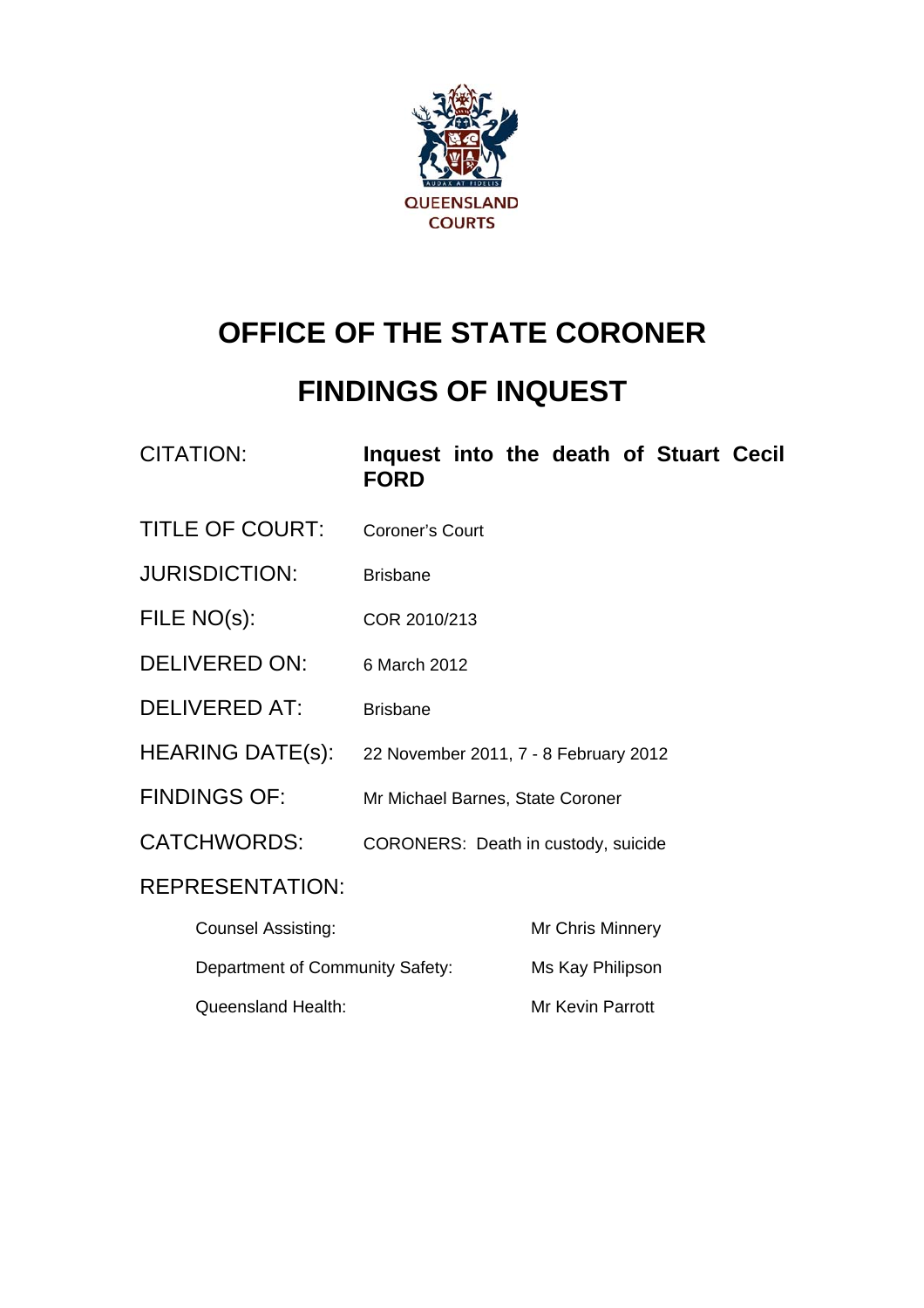#### **Table of Contents**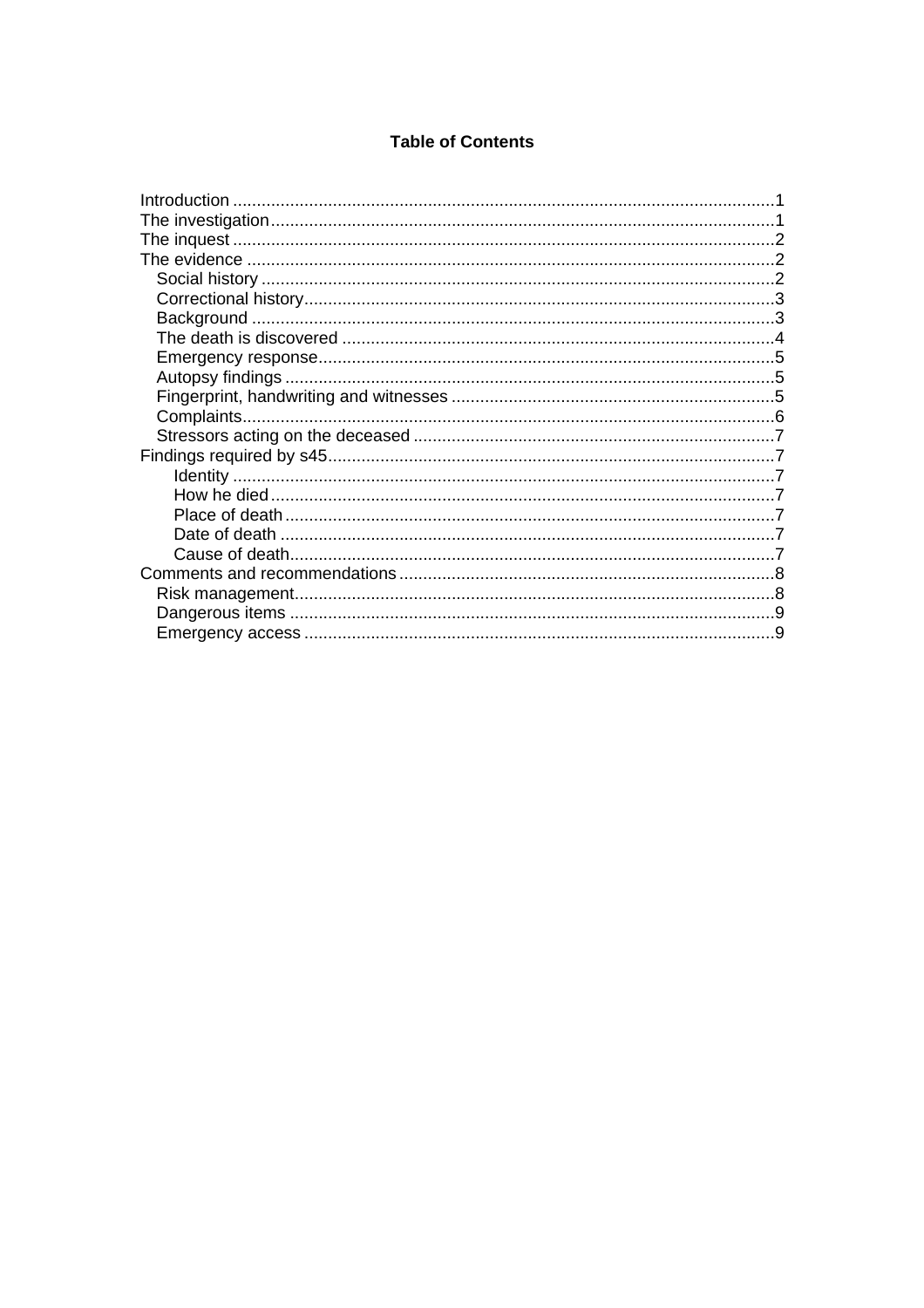<span id="page-2-0"></span>The *Coroners Act 2003* provides in s. 47 that when an inquest is held into a death in custody, the coroner's written findings must be given to the family of the person who died, each of the persons or organisations granted leave to appear at the inquest and to various officials with responsibility for the justice system. These are my findings in relation to the death of Stuart Cecil Ford. They will be distributed in accordance with the requirements of the Act and posted on the website of the Office of State Coroner.

# **Introduction**

When he died, Mr Ford was in custody at the Wolston Correctional Centre (WCC). At 7:30am on 16 January 2010, the doors of the cells were opened but Mr Ford did not come out and stand by the door as did the other prisoners and as was required. A prisoner looked into the cell and upon seeing Mr Ford with a plastic bag over his head, called for assistance.

Unfortunately, CPR attempts by correctional staff and Queensland Ambulance Service (QAS) officers were unsuccessful.

These findings:

- Confirm the identity of the deceased, determine how he died and the date, place and medical cause of his death as required by s. 45(2) of the Act;
- Critique the adequacy of the mental health care provided to the deceased while he was in custody in the months leading up to his death; and
- Consider whether the access of paramedics to the prisoner when he was found unconscious was impeded by security.

# **The investigation**

Mr Ford's death was reported to the Corrective Services Investigation Unit (CSIU) and the investigation carried out by Plain Clothes Senior Constable (PCSC) Tiffany Roache.

To assist in resuscitation attempts QAS officers moved Mr Ford out of his cell. Once life extinct was declared by the QAS officers Mr Ford's body was returned to his cell and locked. PCSC Roache attended the WCC with other CSIU officers at about 10:15am and made arrangements for the attendance of QPS forensics and photographic officers. I am content that the integrity of evidence at the scene was maintained.

The QPS forensic officers conducted a thorough examination of Mr Ford's cell. Letters apparently written by him were taken from the cell for further analysis.

All records relating to Mr Ford were seized from WCC together with rosters, transfer forms and plans relating to the unit where he was accommodated. Medical records from WCC, including psychiatric records were also obtained.

Statements were obtained from corrective service officers (CSO's), medical staff and the psychiatrist who last saw Mr Ford. Other prisoners in Unit were spoken to by the CSIU officers.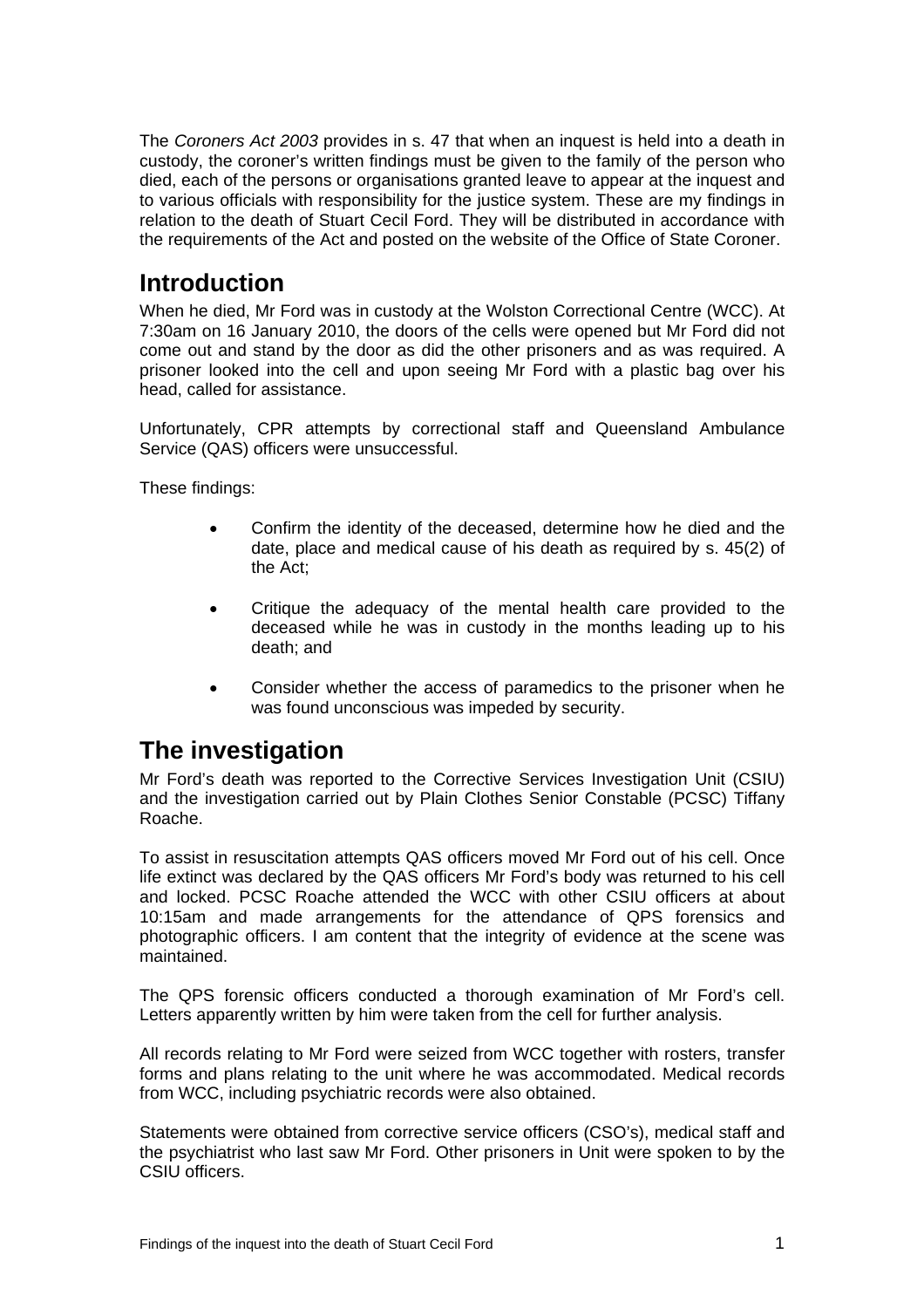<span id="page-3-0"></span>Records of Honeywell Security were obtained and showed that the cell door was not opened between lock down on Friday 15 January 2010 and unlock on Saturday 16 January 2010.

Mr Ford's body was transported to Queensland Forensic and Scientific Services where a post mortem examination was conducted on 19 January 2010. A blood sample was taken and underwent toxicological testing.

The Office of the Chief Inspector, Queensland Corrective Services (QCS) commissioned a separate investigation and report into the circumstances surrounding the death of Mr Ford. That report was tendered at the inquest.

In addition to the material compiled by the CSIU and investigators appointed by QCS, Counsel Assisting sought a statement from WCC detailing what, if any, action had been taken in response to the recommendations made by the investigators appointed by QCS.

I am satisfied all relevant material has been produced to the court and find the investigation into this matter was thoroughly and professionally conducted. I commend PCSC Roache for her endeavours.

# **The inquest**

A pre-inquest conference was held in Brisbane on 22 November 2011. Mr Johns was appointed Counsel Assisting. Leave to appear was granted to Queensland Health and the Department of Community Safety.

An inquest was held in Brisbane on 7 February 2012. It heard from seven witnesses. All of the statements, records of interview, medical records, photographs and materials gathered during the investigation were tendered at the inquest.

Useful submissions were given on 8 February 2012.

## **The evidence**

I now turn to the evidence. Of course I cannot summarise all of the information contained in the exhibits and transcript but I consider it appropriate to record in this report a summary of the evidence I believe is necessary to understand the findings I have made.

### *Social history*

Mr Ford was born on 9 September 1953 in Newcastle, New South Wales. Both his parents passed away in the period 2003 to 2004. He had one younger sister, Natalie, who resides in Sydney but it seems he had limited contact with her, at least since his imprisonment.

It seems the deceased had a close relationship with his father, but had a strained relationship with his mother.

After leaving school he gained work in the cinema industry, screening movies, particularly in remote areas. He also worked as an announcer in shopping centres.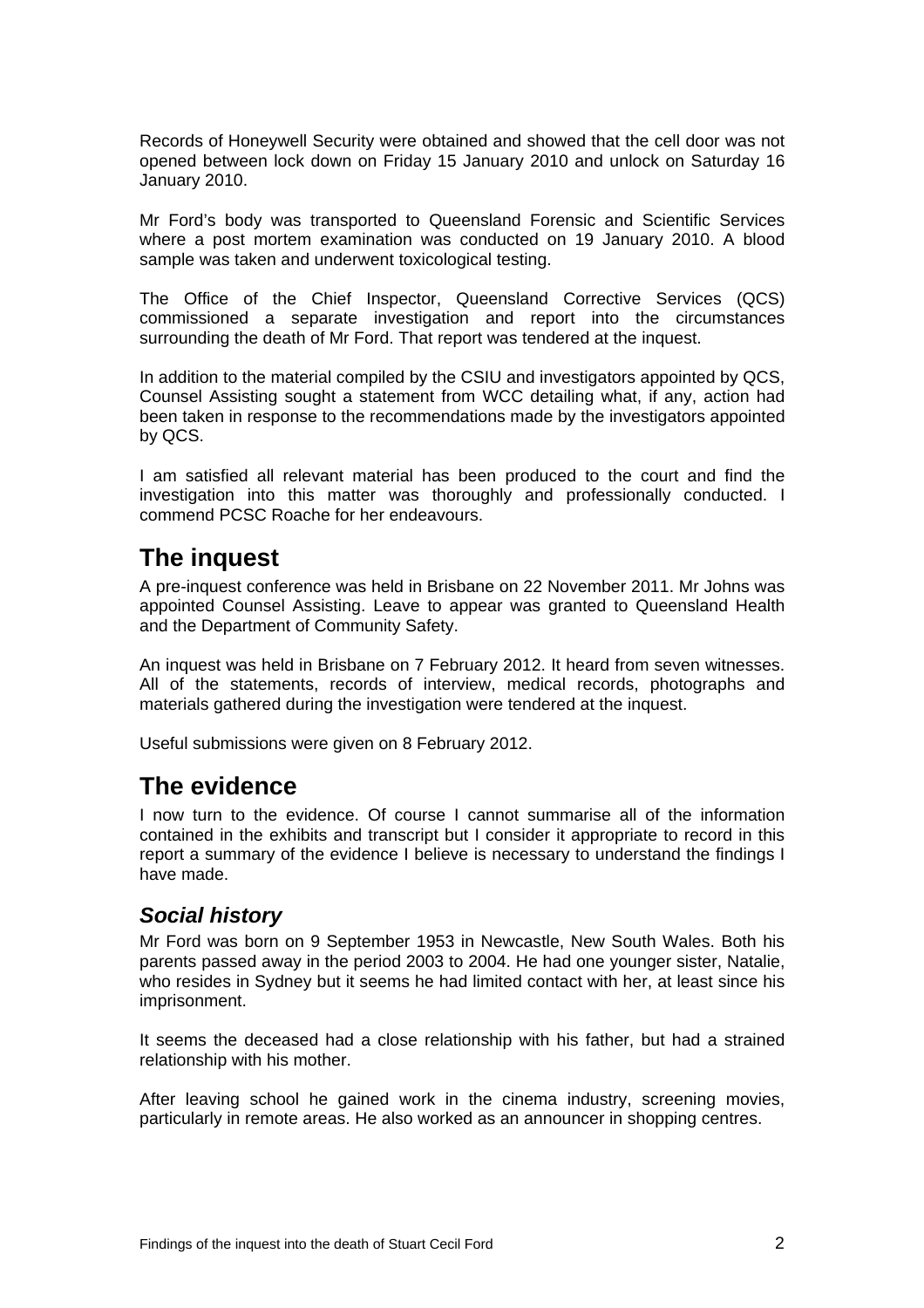### <span id="page-4-0"></span>*Correctional history*

At the time of his death, Mr Ford was serving a term of imprisonment in relation to offences of sexual assault, breach of bail, dangerous operation of a motor vehicle, unlawful sodomy and assault occasioning bodily harm, as well as an activated suspended sentence originally imposed in relation to indecent treatment of children.

He was taken into custody in the Townsville Correctional Centre on 15 April 2004 and he was transferred to the Wolston Correctional Centre on 16 July 2006. At the time of his death, Mr Ford was in the process of again applying for parole.

#### *Background*

At the time of his death, Mr Ford was housed in cell 1 of unit S8, a secure unit containing fifty cells, a common area and an exercise yard. CSO Robinson said in evidence that the unit tends to be used for prisoners with mental health issues, or with greater needs, or with other issues requiring particularly high staff supervision.

He had a job in the laundry at the prison. It was a position he valued highly but there were difficulties with it in the weeks before his death.

On 3 January 2010 Mr Ford was spoken to by a CSO about complaints he was not finishing allotted tasks in the time allowed.

On 11 January 2010 he was spoken to by a counsellor, Mr Alexis, and he indicated the pressure of the job was stressing him, due to prisoners wanting work done in a short period of time.

On the day prior to his death, 15 January 2010, at about at 2:30pm, Mr Ford was informed he was suspended from his position as laundry worker because of complaints about him charging other prisoners to do their laundry and his interfering with clothes driers to make them dry faster. He denied the first complaint but admitted the second, claiming he had been told by an electrician that what he had done would cause no harm.

Mr Ford was informed that he was suspended for his job, rather than terminated, because CSO Veltheim "*knew how he would carry on when he found out he was sacked*." He was also informed that he was to be *"breached*". This was a reference to administrative proceedings that are brought against a prisoner when it is alleged he has failed to comply with some regulation or direction.

CSO Veltheim observed Mr Ford to be visibly upset at this news – his voice was shaking and he appeared about to cry. He went away, to his cell or the common area.

At 3:06pm he called the Judicial Review Assistance service, which, as its name suggests, assists prisoners with parole applications and reviews. Mr Ford advised the person he spoke to that he had been breached and asked how it might effect his pending parole application. He was told to call back in the morning to speak with a more senior staff member. On the automatic tape recording of the conversation Mr Ford can be heard to reply "*if I'm still here*." The person he was speaking to said she did not recall or did not hear this final remark.

At about 3:50pm, Mr Ford approached the officers' station and asked to see a counsellor, Mr Alexis. Mr Alexis was summoned and spoke with the prisoner for about 30 to 45 minutes. He recalled Mr Ford was concerned and stressed about the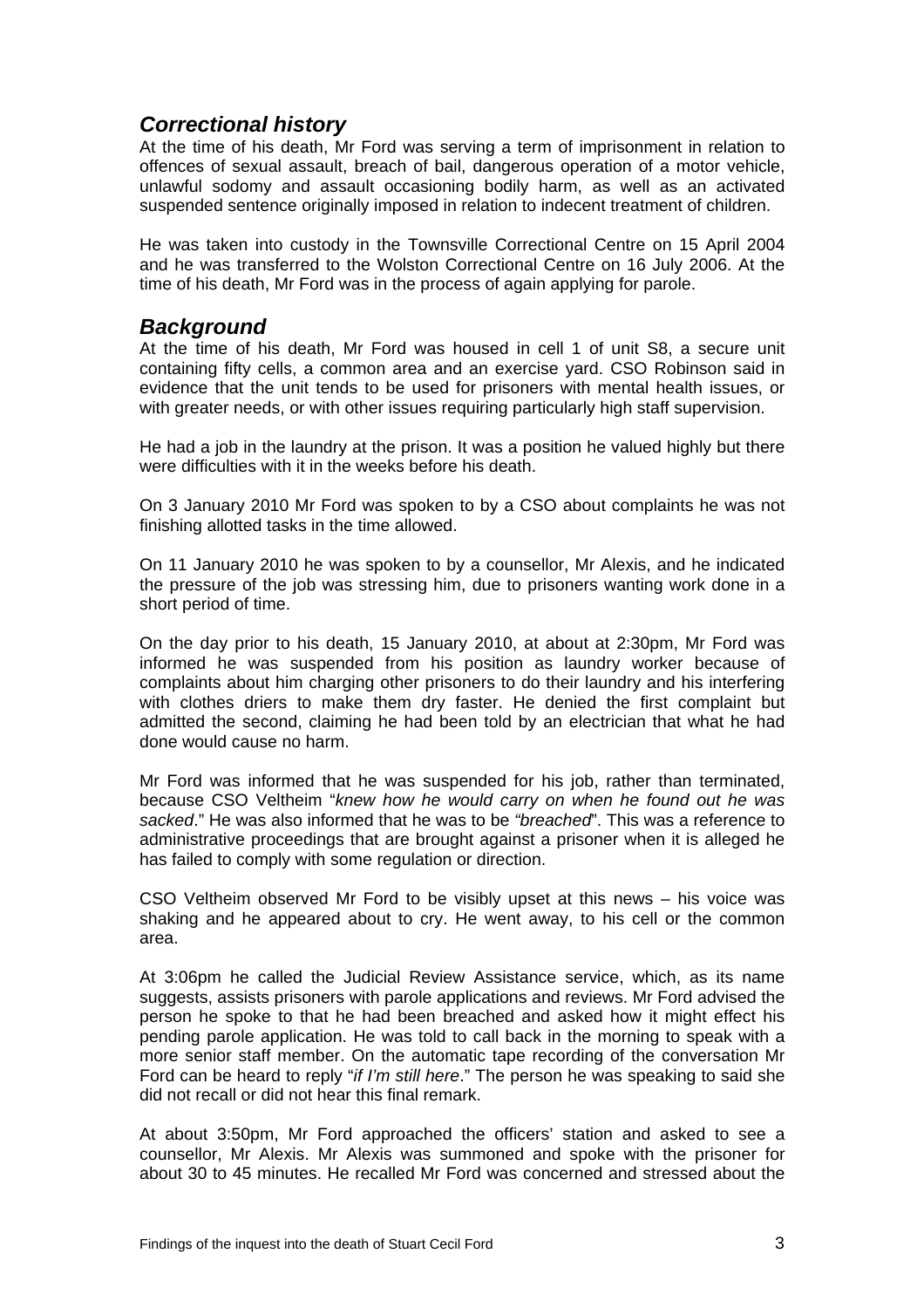<span id="page-5-0"></span>likelihood he would lose his job. He also discussed moving from the secure unit to the residential unit, and his future parole application. Mr Alexis acknowledged that Mr Ford was upset but said he was quite future oriented. The deceased reported no suicidal thoughts or indications that he was considering self-harm to Mr Alexis, something the counsellor said he had been trained to be alert to.

Graeme Hancock, another S8 prisoner, had contact with Mr Ford on a number of occasions on the day in question. When he spoke with him at about 5:00 or 5:30pm the deceased was extremely emotional about losing his job. He said; "*I'm sick and tired of all the bullshit that goes on in this unit in regard people writing blue letters about different people."* (A blue letter is a letter directed to the general manager of the prison.)

At about 6:10pm, just before the prisoners were locked away for the night, Mr Ford spoke to a prisoner Rose and told him about losing his laundry job indicatinging that *"if they want the job they can have it."* 

Shortly after the prisoners were locked away for the night, CSO Veltheim served the deceased with papers in relation to the breach proceedings. Mr Ford asked how those proceedings might affect his parole. CSO Veltheim informed him "*don't worry, it will probably only be a minor and you'll only get a slap over the wrist*." The prison officer said Mr Ford appeared to be happy with this and said good night to CSO Veltheim as she closed his door.

Headcounts were performed throughout the night at 8:40pm, 12:58am and 4:25am. No incidents were reported, and none of the prisoners in unit S8 reported hearing anything out of the ordinary when later interviewed. Prisoner Rose, who resided in the cell next to the deceased, recalled not hearing the usual noises he would hear from the deceased's cell during the early morning (showering, the radio, moving about) but didn't think anything of it, and didn't hear any unusual noises.

No CCTV cameras record the entrance to the deceased's cell on a continual basis – the cameras are activated in response to an incident. Electronic data collected by the door locking system indicates that the door was not opened from lockdown until the following morning.

#### *The death is discovered*

At about 7:10am, CSOs Stephen Robinson and Irvin Black entered the unit and commenced a headcount. CSO Robinson said he looked into Mr Ford's cell, and saw him lying on his back with his head towards the door. He said in his statement and in his evidence that he saw movement of the deceased's chest indicating he was breathing. There was nothing over the deceased's head. CSO Robinson recalled seeing Mr Ford had his hands crossed over his stomach and movement in his eyes and chest. He continued with the headcount. Once he completed the head count he reported over his radio that all prisoners were accounted for. When the officers doing the same in other cell blocks also made their reports all cells were unlocked from a central control point. This occurred at 7:30.

After the cells are unlocked, the prisoners are required to come out and stand by the doors. CSO Robinson noted that Mr Ford had not come out of his cell. He started to walk towards cell 1; as he did so prisoner Rose looked into the cell and called out; "*He has a bag over his head*."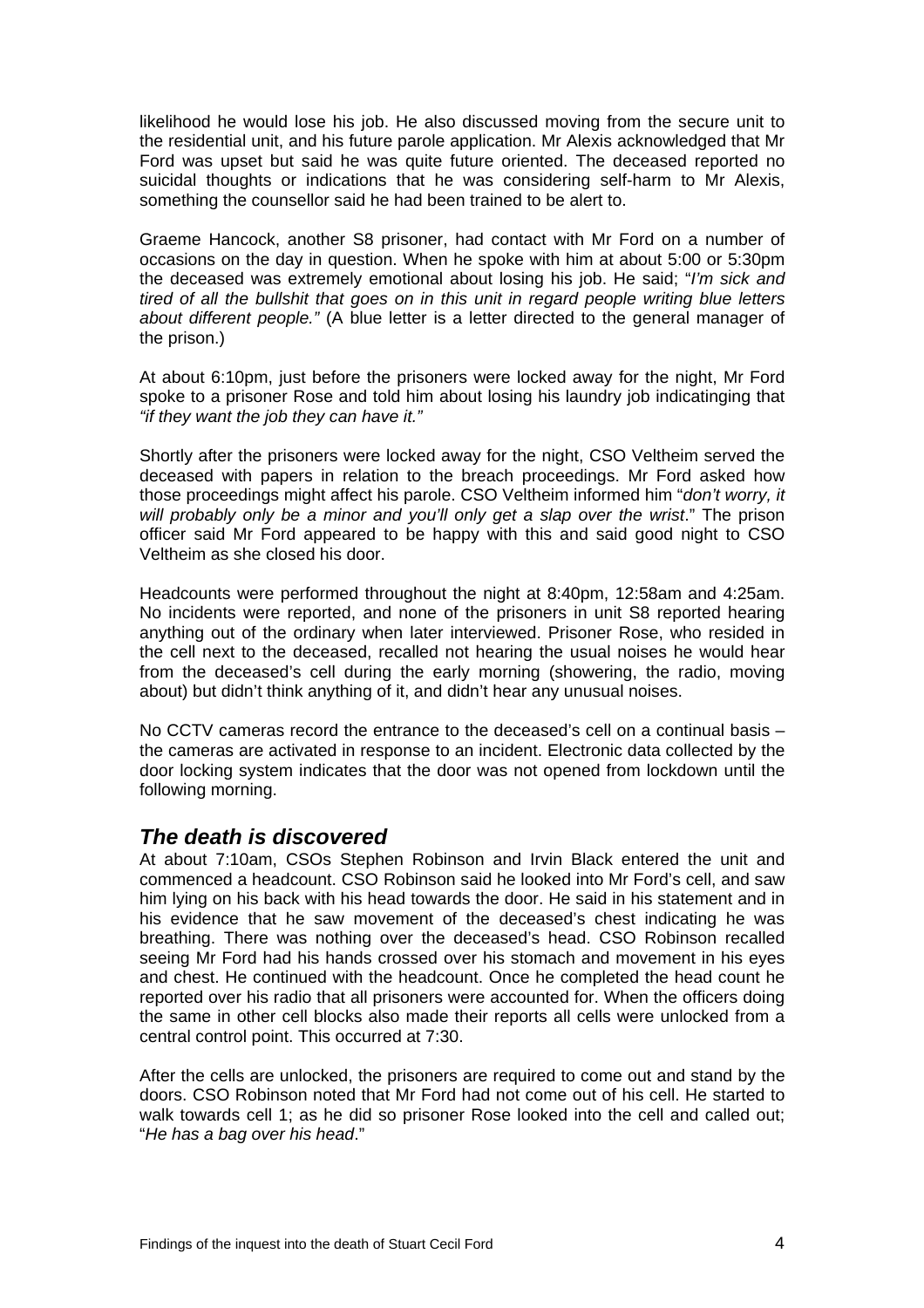<span id="page-6-0"></span>CSO Robinson entered the cell and saw the occupant lying in the same position as he had seen him earlier, except he now had a green plastic garbage bag over his head. Mr Robinson immediately pulled the plastic bag off and he felt a gush of warm air on his hands. In his evidence, CSO Robinson indicated that at first he thought the prisoner was just *"carrying on*". However, when Mr Ford remained unresponsive CSO Robinson called out to his colleague, CSO Black, to call a code blue, while he put the prisoner in the recovery position. He checked for a pulse and respiration and did not find either, although he noted Mr Ford's body was still warm.

#### *Emergency response*

When CSO Black broadcast over his radio a code blue – a medical emergency – four CSOs and a supervisor responded. Two nurses from the medical unit also attended, bringing with them a resuscitation trolley.

The deceased was moved to the floor to better facilitate resuscitation. He was unresponsive, and his ears and lips were cyanotic. His face was pale, he was warm to touch, he had no palpable carotid pulse, he was not breathing and his pupils were fixed and dilated. Manual resuscitation attempts commenced.

Queensland Ambulance Service staff were called and attended. Mr Ford was moved out of the cell to give better access for resuscitation. The first responding QAS officers, Nathan Orford and Rodney Sharpe arrived at 7:50am.

At 7:55 am, Mr Ford was declared dead by the QAS personnel and resuscitation efforts ceased. His body was moved back into the cell, and the cell locked until the police arrived.

### *Autopsy findings*

Mr Ford's body was taken to the Queensland Health Scientific Services facility at Coopers Plains for autopsy.

An autopsy was undertaken by an experienced forensic pathologist Dr Beng Ong. His findings were consistent with death by plastic bag asphyxia. This mechanism of death does produce diagnostically definitive features, so this is essentially a negative post-mortem finding – that is, there was nothing found at autopsy that was inconsistent with self inflicted asphyxiation or that suggested some other manner of death. The deceased had the expected levels of therapeutic drugs in his blood. There were no unusual findings.

#### *Fingerprint, handwriting and witnesses*

A search of the cell revealed a number of letters in envelopes torn up and placed in the cell bin, and papers on the cell desk. A number of diaries were also located. The handwriting was that of the deceased and only his fingerprints were found in the cell.

In the 2010 diary was an entry on 15 January 2010, indicating that the deceased had been suspended from his laundry job; he had seen the counsellor; and he had rung the Judicial Review Assistance service. The entry also noted Mr Ford had been told he was being breached on issues relating to the washing machine tampering. The entry continues "*given breach paper at 1810 by Di Veltheim. FINAL TRIGGER.*"

Forty-eight prisoners from unit S8 were interviewed. No information was received indicating that any person other than Mr Ford had been directly involved in his death.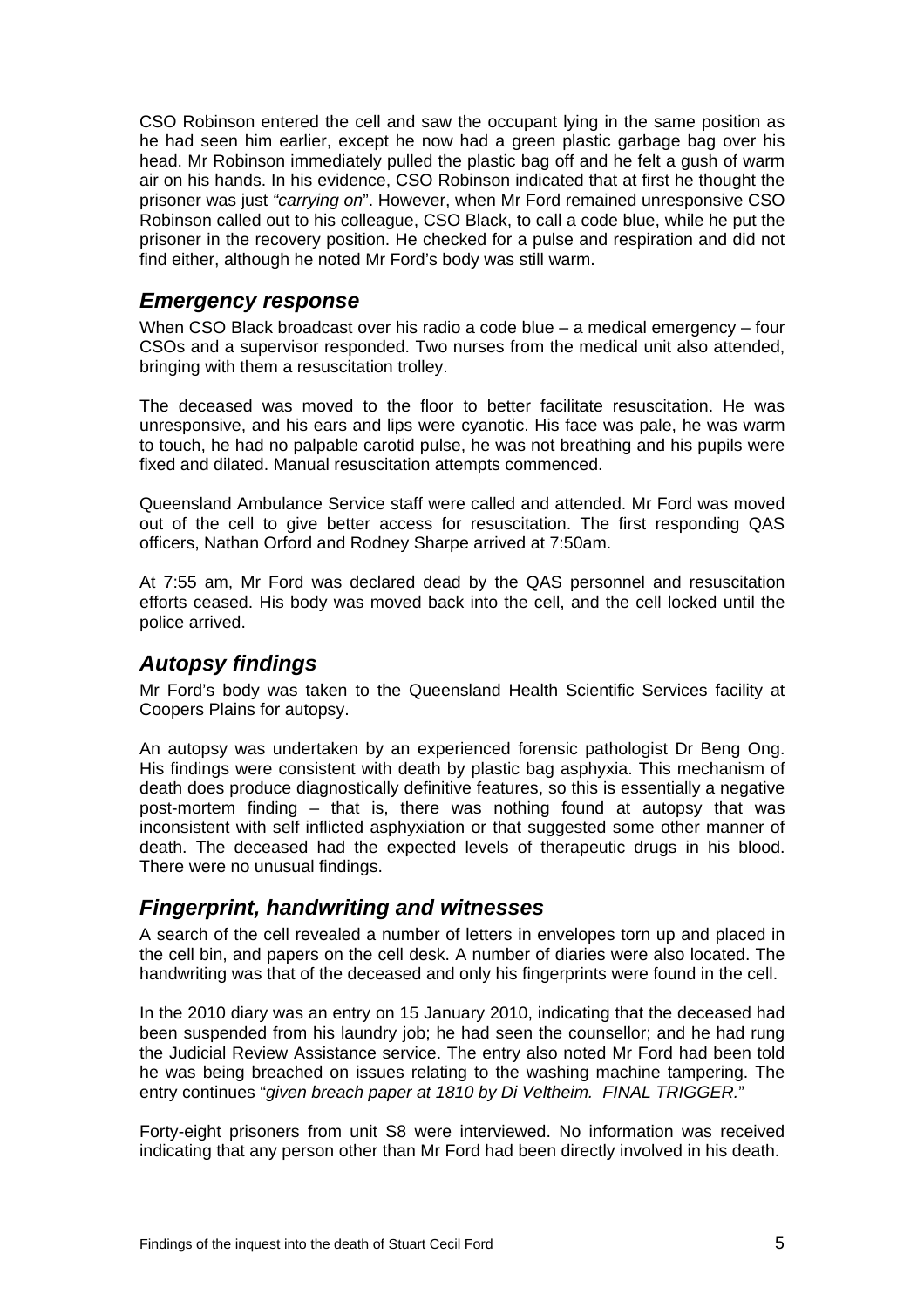### <span id="page-7-0"></span>*Complaints*

The letters found in the cell were addressed to prison officials and other prisoners. The allegations in them were investigated. The details are as follows.

A letter to Sharon McCallum-Clark, the General Manager of the WCC, indicated the deceased's dissatisfaction with the treatment of his mental illness and his dissatisfaction with the fact that his stereo was not returned to him.

A letter to prisoner Hancock included reference to being sorry that the deceased did not say goodbye, and that "*today's events went further than I can cope with*."

A letter to intelligence analyst Thirkle provided intelligence into illicit prison activities, such as the sale of Tramal and corrupt activities in the prison store, and said "*such a pity that you did not speak with me when I asked a few days ago*."

A letter to Mr Alexis indicated the deceased had made up his mind to end his life before seeing Mr Alexis on 15 January 2010, and that he had known for a very long time that "*this course of action was inevitable*." The writer also indicated that his death would "*blow the dysfunctional mis-management with all its corruption wide open for full investigation*."

During the autopsy, a letter addressed to the State Coroner was located between the two pairs of underwear that the deceased was wearing, folded up and sealed in plastic. In it Mr Ford entreats a thorough examination of all the indignities he has suffered in WCC and elsewhere. He refers to Mr Peter Nesbitt (of Judicial Review Assistance) as having full details of the "*negligence and corrupt conduct* "inflicted upon the deceased, particularly by sentence management. He also refers to the blithe acceptance by "*management*" of unfounded allegations against the deceased in relation to his employment, and this being "*the final trigger*". He also refers to occasions upon which he had been bullied by other prisoners, occasions in the two months prior to his death in which he has been denied access to counsellor Mr Alexis, and the "*negligent*" extraction of his teeth denying him a future career as a radio announcer in the north of Australia.

Mr Peter Nesbitt provided a statement in which he denied he has details of all the "*negligence and corrupt conduct inflicted on (the deceased) by Wolston management*." Such material was never supplied to him, although he does have the full parole applications of the deceased.

The General Manager indicated in her statement and her evidence at the inquest that she was unaware of any allegation of corrupt conduct by any of her staff towards the deceased. No such conduct was uncovered by a thorough police investigation. There was no complaint to the CMC or to the Minister for Police and Corrective Services. The deceased was known to raise matters constantly but had never raised with her, or raised in a way that was brought to her attention, corruption or misconduct within the prison. In her position as general manager she would expect to be promptly informed of any such allegation.

Relevant to the allegation that he was bullied, some evidence was heard at the inquest of negative verbal interaction between the deceased and prisoner Radan. However this was more in the nature of snide comments by each of the deceased and prisoner Radan at each other. There was no suggestion of physical violence or harassment and no such complaints had ever been raised with the General Manager, although there was some discussion about it with Mr Alexis, the unit counsellor.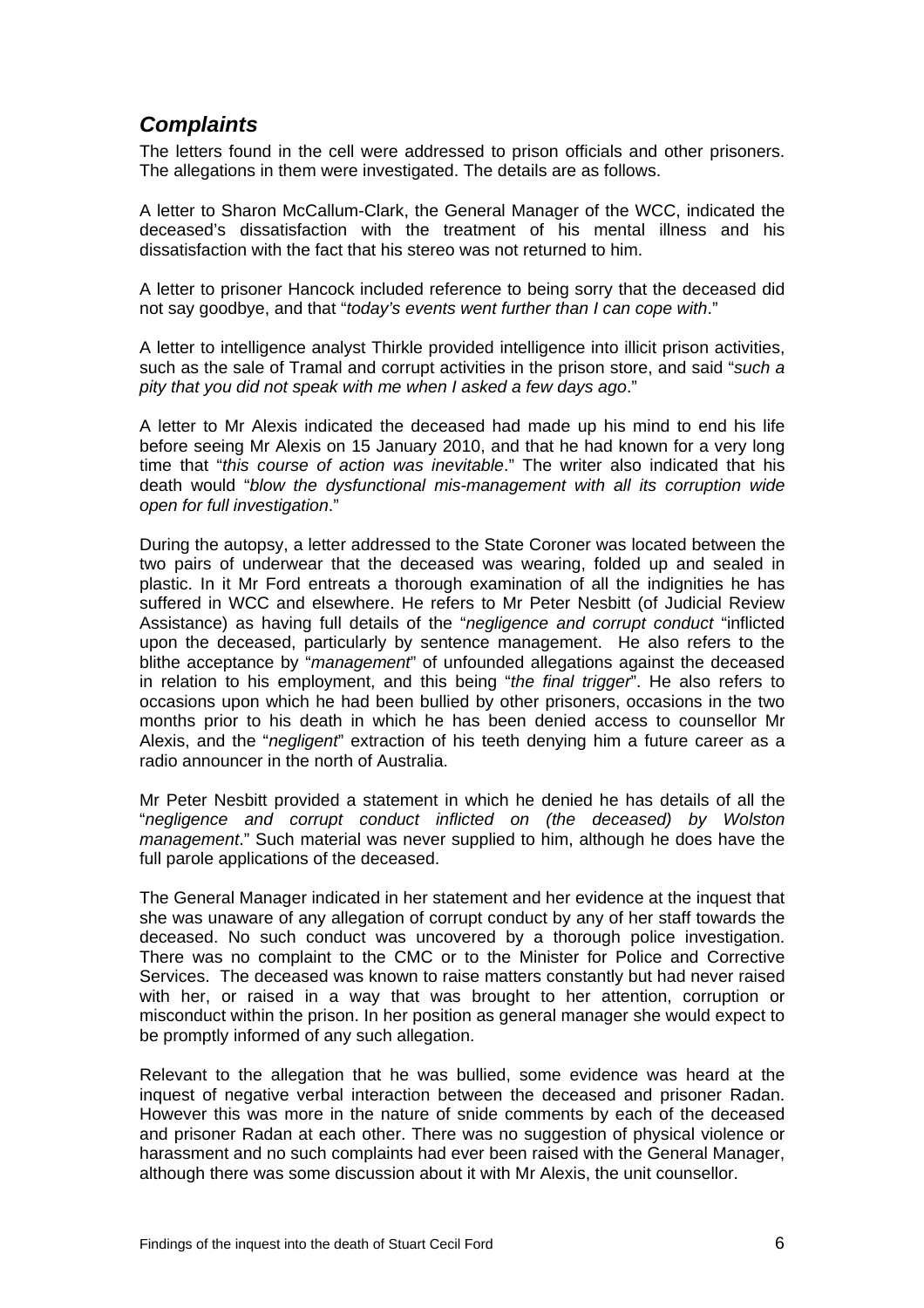<span id="page-8-0"></span>The claim that there was restriction on Mr Ford's access to the unit counsellor, Mr Alexis is not supported by any evidence. Mr Alexis visited the unit every day in the course of his duties. The deceased availed himself of the opportunity to see Mr Alexis on a daily basis or at most, every few days. The deceased was accommodated by Mr Alexis whenever possible, although on occasion he was asked to wait until Mr Alexis had finished with other prisoners. All staff in a position to report on the issue, including Mr Alexis, indicated that the deceased was never restricted in his access to the counsellor.

The deceased complained of the loss of future prospects, stemming from issues with his dental treatment and his dentures. Mr Ford's problems with his teeth stemmed from bruxism – grinding of the teeth. This led to hypersensitivity. It was responded to by the construction of full upper and lower dentures. They were fitted on 2 April 2009. Following this Mr Ford complained of problems with particularly the lower denture – he was at one stage convinced that the roots of the removed teeth were left behind, although this was not confirmed by X-Rays. He had several visits to adjust the dentures. They were re-aligned. Issues persisted, and the clinic was in the process of referring the deceased to the maxillo-facial department of the Princess Alexandra Hospital when he passed away.

I am satisfied that none of the allegations has substance. The complaints articulated by Mr Ford are best viewed in light of his mental illness that is referred to below.

Documents located in Mr Ford's cell also indicated who was to be informed of his death, the distribution of his prison assets, and his New South Wales solicitor who could be contacted for his last will and testament.

#### *Stressors acting on the deceased*

Mr Ford was also stressed by a number of other matters, namely: he was concerned that he may have been about to be the subject of an application pursuant to the *Dangerous Prisoners (Sexual Offenders) Act;* he was involved in litigation in relation to his deceased father's estate; and the loss of laundry job obviously weighed heavily on him.

## **Findings required by s45**

I am required to find, as far as is possible, the medical cause of death, who the deceased person was and when, where and how he came by his death. As a result of considering all of the material contained in the exhibits, I am able to make the following findings.

| <b>Identity</b>       | The deceased person was Stuart Cecil Ford                                                                                                                              |
|-----------------------|------------------------------------------------------------------------------------------------------------------------------------------------------------------------|
| How he died           | Mr Ford intentionally took his own life by placing a plastic bag<br>over his head whilst a prisoner serving a custodial sentence in<br>the Wolston Correctional Centre |
| <b>Place of death</b> | He died at Wolston in Queensland.                                                                                                                                      |
| Date of death         | Mr Ford died on 16 January 2010.                                                                                                                                       |
|                       | <b>Cause of death</b> He died from asphyxia                                                                                                                            |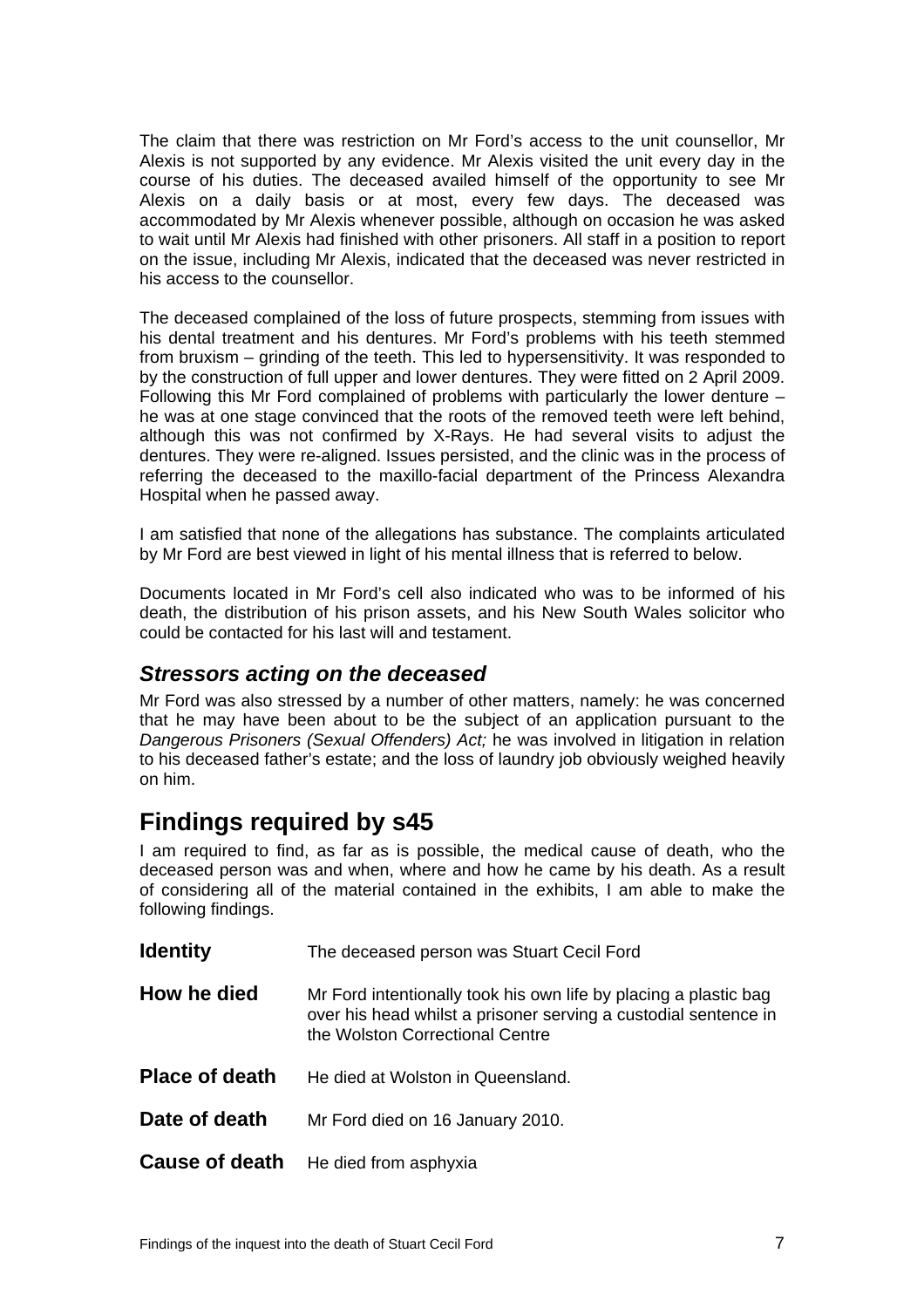## <span id="page-9-0"></span>**Comments and recommendations**

Section 46 of the Act provides that a coroner may comment on anything connected with a death that relates to public health or safety, the administration of justice or ways to prevent deaths from happening in similar circumstances in the future. The issues which may warrant consideration from that perspective in this case are:-

- Assessing and responding to the prisoner's risk of self harm;
- Limiting access to dangerous items; and
- Timely access for emergency assistance.

#### *Risk management*

From soon after his initial reception at the Townsville Correctional Centre, Mr Ford was recognised as a prisoner with an elevated base line risk of self harm. The relevant prison staff at WCC were aware that he had previously attempted suicide and that from time to time he articulated suicidal ideation.

In my view appropriate steps were taken to manage that risk.

Soon after Mr Ford came into custody he was reviewed by a psychiatrist, a Dr James, who diagnosed him as "*suffering from an adjustment disorder with anxiety and depressed mood that is of some severity*." Dr James recommended he be located in the prison where there was some personal compatibility between the deceased and his fellow inmates, some meaningful occupation, and the opportunity for some supportive psychotherapy, with assurance of continuity of therapist.

Those recommendations were largely implemented.

At the WCC Mr Ford was seen by psychiatrist Dr Evelyn Timmins from 16 March 2009 through to the date of his death. Prior to her taking over as his treating psychiatrist Dr Peter Fama was in the role.

Mr Ford was appropriately medicated with anti anxiety drugs, mood stabilisers and sleeping tablets. His medication regime was adjusted regularly, as a result of concerns expressed by him.

From 2006, the deceased was seen by the same counsellor, Mr Job Alexis, resulting in an unusually high level of continuity of care. Mr Ford had nearly daily access to him.

There existed a process for notification of negative events that might increase a prisoner's risk of self harm such as the death of a family member, but it was not formally activated in relation to Mr Ford in the days before his death. As we now know the various stressors impacting on Mr Ford seem to have had a cumulative effect but it does not follow that the prison authorities ought to have anticipated this. I am satisfied that Mr Ford's extreme reaction to his circumstances could not have been foreseen and that by giving him regular access to a counsellor and a psychiatrist, the correctional centre management did all that was reasonable to care for him.